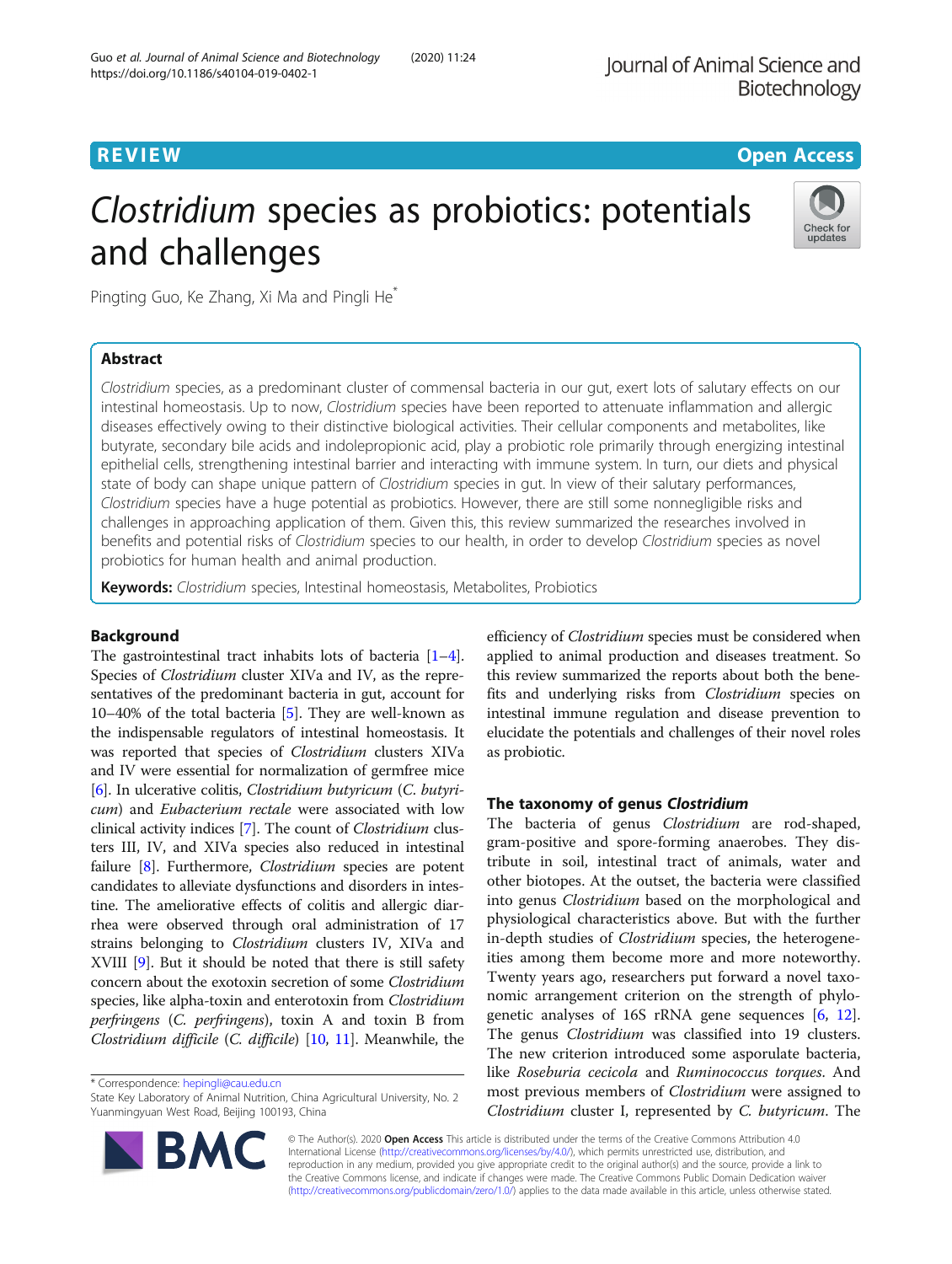<span id="page-1-0"></span>Clostridium species discussed in this review is based on this new criterion.

# Distribution and colonization of Clostridium species in gut

# Distribution

In the intestine of human and animals, Clostridium species, as one of the richest bacterial cluster, are mainly composed of Clostridium cluster IV and XIVa (Fig. 1). Clostridium cluster IV, also called C. leptum group, have 4 members, namely C. leptum, C. sporosphaeroides, C. cellulosi and Faecalibacterium prausnitzii (F. prausnitzii). Clostridium cluster XIVa, also known as Clostridium coccoides group, consists of 21 species. Except Clostridium spp., Acetitomaculum ruminis, Roseburia cecicola, Coprococcus eutactus, Ruminococcus torques, Streptococcus hansenii and Eubacterium cellulosolvens are also included in Clostridium species [\[5](#page-7-0), [12\]](#page-7-0). Clostridium species can utilize large amounts of nutrients that cannot be digested by host and produce lots of short-chain fatty acids (SCFAs), which play a noticeable role in intestinal homeostasis. Generally, Clostridium species predominate in large intestine, especially in the mucosal folds of ascending colon, living in harmony with Bacteroidaceae, Enterococcaceae and Lactobacillaceae, which colonize in colonic lumen [\[5\]](#page-7-0).

# Colonization

Clostridia are one of members of early-colonized bacteria and they could be detected in feces within the first week of birth. Most of them are C. butyricum, C. paraputrificum and C. difficile. It is interesting that these Clostridium species existed consistently from birth to 1 year old in the formula-fed infant, but dismissed in breast-fed infant after weaning [[13\]](#page-8-0). And the Clostridium pattern in infants was also distinct from adults, with higher proportion of Clostridium cluster I in infants but higher *Clostridium* cluster IV and XIVa in adults. Similar to human, Clostridium species were also found in the feces of calves during the first postnatal week [[14\]](#page-8-0).

However, the phenomenons above do not imply that Clostridium species can stably inhabit in intestine. A research group investigated the intestinal colonization of C. butyricum strain CBM588. The spores of CBM588 were orally administrated into the Wistar rats. More than 10 times of viable spores were detected in small intestine 30 min after administration and vegetative cells of C. butyricum appeared in distal small intestine 2 h later. 5 h later, vegetative cells existed in cecum and colon. But C. butyricum disappeared in intestine 3 d after administration  $[15]$  $[15]$ . It means that C. butyricum strain CBM588 germinated and grew but didn't colonize in intestine. However, the successful germination and growth of C. butyricum in intestine is in accordance with some in vitro experiments which showed that the spores of C. butyricum germinated and grew in the medium with Eh of  $+330 \text{ mV}$  and a liquid paraffin covering [\[16](#page-8-0)]. These phenomenons can be explained by the active



taxonomic arrangement criterion, the species of Clostridium cluster IV and XIVa are listed. What's more, Clostridium spp. that can convert primary BAs to secondary BAs are presented here. Pathogenic Clostridium spp. listed in Fig. 1 also have some non-pathogenic strains, and most of them are commensal bacteria in gut.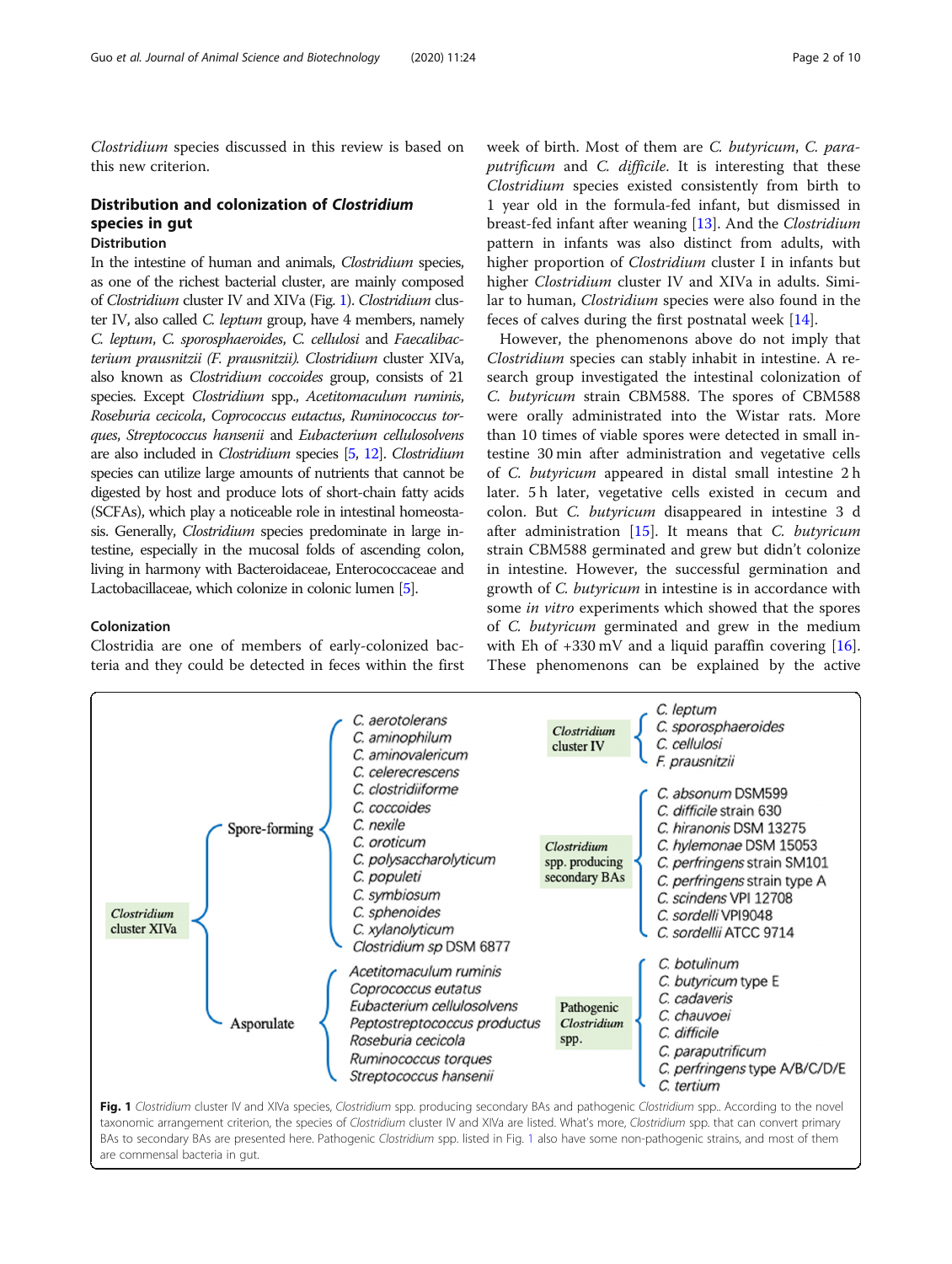oxygen species scavenging ability of C. butyricum. C. butyricum was reported to grow at its anaerobic growth rate after consumption all of the dissolved oxygen in the medium, because C. butyricum possessed NADH/NADPH peroxidase and uperoxide dismutase, which were distributed widely in the genus Clostridium [[17\]](#page-8-0). Different from C. butyricum, F. prausnitzii could take advantage of another mechanism to eliminate active oxygen species. F. prausnitzii possessed an extracellular electron shuttle, which contributes to *F. prausnitzii* growing at oxic-anoxic interphases, for example, the surface of colonic epithelial [[18](#page-8-0)]. Except that,  $F$ . *prausnitzii* was reported to steadily prime in colon with the help of Escherichia coli colonization in small intestine [\[19\]](#page-8-0). As for C. butyricum, only some in vitro experiments suggested its adhesion to the surface of epithelial cells and its inhibition of pathogens adhesion, in spite of its strong adaptability to anaerobic environment [\[20\]](#page-8-0).

As a whole, the ability of colonization in intestine vary a lot between Clostridium species and strains. Theoretically, bacterial adhesion will tremendously contribute to its colonization and predominance in colon. Hence, more high-adhesion Clostridium species are worthy of more in-depth researches to discover.

# Health benefits from Clostridium species

As the predominant bacteria in gut, Clostridium species exert lots of benefits to body health via interacting with intestine directly or indirectly. Thus, we will pay more attention on the benefits to gut health from Clostridium species in this section to clarify their concrete probitic effects. Herein, direct interaction with immune system and production of metabolites are two main pathways for Clostridium species to play a role in gut health.

# Benefits from crosstalk between Clostridium species and intestinal immune system

Most Clostridium species are the commensal bacteria and live in harmony with the intestinal environment. The underlying mechanism on immune tolerance of Clostridium species are being uncovered gradually with more and more in-depth studies. Hereinto, F. prausnitzii is a high-profile representative of *Clostridium* species in recent studies.

In a study conducted in 2008, F. prausnitzii was reported to protect from inflammation in vitro and in vivo through blocking  $NF-*k*B$  activation and IL8 production [[21](#page-8-0)]. Meanwhile, both *F. prausnitzii* and its culture supernatant could exhibit anti-inflammatory effects under recovery from chronic colitis and colitis reactivation [\[22](#page-8-0)– [24](#page-8-0)]. Umesaki and his colleagues found that a defined mixture of 46 strains of Clostridium species belonging to Clostridium clusters XIVa and IV could modify the intraepithelial lymphocytes profile in large intestine [[19](#page-8-0)].

Another research proposed that clusters IV and XIVa of the genus Clostridium promoted mucosal Treg cell accumulation in colon and a cocktail of 46 Clostridium strains could enrich transforming growth factor-β in colon [[25](#page-8-0)]. Similarly, the 17 strains belonging to clusters IV, XIVa and XVIII of Clostridia induced the expansion and differentiation of Treg cells and oral administration of them could attenuate colitis and allergic diarrhea of mice [[9](#page-7-0)]. A recent study discovered a new gut-derived  $T_{REG}$  cell subpopulation, named DP8α, which could express both CD4 and CD8α. Among DP8 $α$  T cells, there were *F*. prauspecific T cells co-expressing CCR6 and CXCR6, decreased in inflammatory bowel disease (IBD) patients [[26](#page-8-0)]. But the results haven't been verified in animals. These researches above suggested that *Clostridium* species could powerfully improve gut immune tolerance (Fig. [2\)](#page-3-0).

To further explore the mechanisms of Clostridium-immune interaction, a research group isolated the extracellular polymeric matrix (EPM) of F. prausnitzii strain HTF-F and found it could form biofilm. At the same time, EPM could induce the TLR2-dependent secretion of IL10 and IL12 to attenuate inflammation [[27](#page-8-0)]. It was proposed that Escherichia coli colonization in small intestine facilitated the colonization of F. prausnitzii in colon [\[19](#page-8-0)]. So gnotobiotic mice harboring F. prausnitzii and Escherichia coli were utilized as model to reveal the anti-inflammation mechanisms of F. prausnitzii in vivo. The results showed that salicylic acid directly assisted F. prausnitzii to withstand inflammation. Salicylic acid could be produced from salicin fermentation by 40% F. prausnitzii and block the production of IL8 [\[28\]](#page-8-0) (Fig. [2](#page-3-0)). Hence, the benefit to health from *F. prausnizii* may attribute to their components and metabolites.

# Metabolites of Clostridium species and their benefits for gut health

Clostridium species are chemoorganotrophic bacteria. They can ferment a variety of nutrients, like carbohydrate, protein, organic acid and other organics, to produce acetic acid, propionic acid, butyric acid, and some solvents, such as acetone and butanol. In intestine of animals and human, *Clostridium* species mostly utilize indigestible polysaccharide. And most of the metabolites they produced bring out many benefits to gut health.

# SCFAs

Clostridium species, along with some species belonging to Ruminaceae and Lachnospiraceae, are the main forces to generate short-chain fatty acids (SCFAs) from carbohydrate fermentation. SCFAs, particularly butyrate, as outstanding conductors, orchestrate multiple physiological functions to optimize luminal environment and maintain intestinal health.

Acetate can be the co-substrate used by cross-feeding bacteria to produce butyrate and possesses partial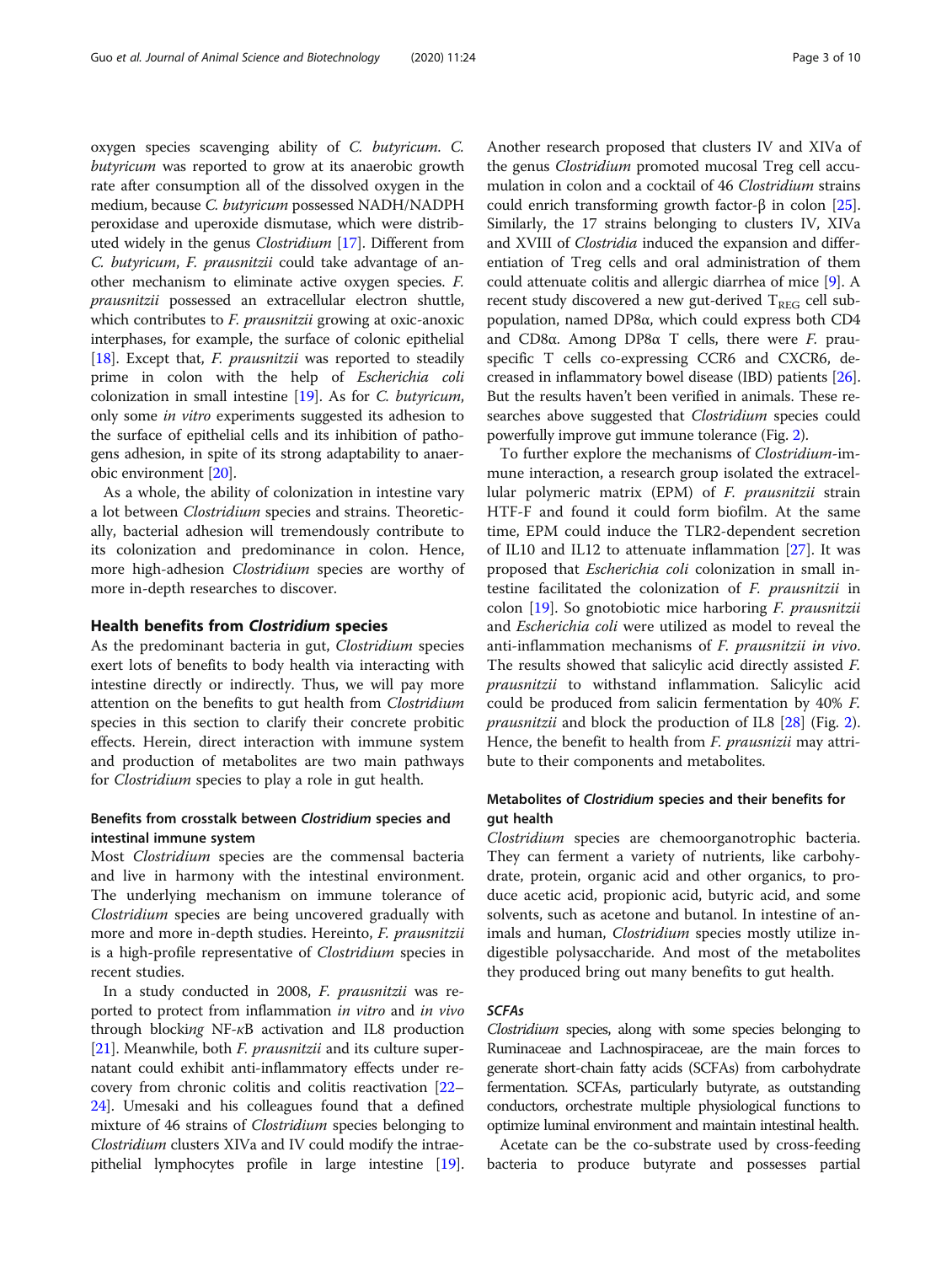<span id="page-3-0"></span>

physiological functions of butyrate [\[29\]](#page-8-0). Propionate is utilized mostly by liver and involved in regulation of glucose and lipid metabolism [[29](#page-8-0)]. Among SCFAs, butyrate is the most multifunctional and we will discuss its production in intestine and impacts on gut health in detail below.

There are 2 main metabolic pathways for bacteria in intestine to release butyrate. One is the butyryl-CoA transferase pathway, which is predominant and formed by various bacteria of Clostridium, such as F. prausnitzii, Coprococcus eutactus and Roseburia species. Another is the butyrae kinase pathway, which is dominative in C. butyricum, Coproccus eutactus, Coprococcus comes and so on. Four key enzymes are critical in conventing acety-CoA to butyrate, namely thiolase, 3-hydroxybutyrylCoA dehydrogenase, phosphotransbutyrylase and butyrate kinase [[30](#page-8-0)]. Additionally, the catabolism of some amino acids (AAs) like lysine also produce butyrate  $[30, 31]$  $[30, 31]$  $[30, 31]$  $[30, 31]$ . So the expression levels of but and buk genes (coding butyryl-CoA transferase and butyrate kinase respectively) have strong positive correction with the content of luminal butyrate and the amount of butyrate-producing bacteria in gut.

Nowadays, overwhelming evidence suggests the benefits from butyrate to intestinal health [\[32,](#page-8-0) [33\]](#page-8-0). Butyrate acts as the preferred energy source for colonic epithelial cells,

exerts anti-inflammation effects, decreases the luminal pH to reduce bile salt solubility, inhibits ammonia absorption, hampers the invasion of pathogens and so forth. These aforementioned functions of butyrate have been illuminated in detail in a review published in 2016 [[29](#page-8-0)]. And more novel progresses of butyrate in regulation of endocrine and nervous system have been made in nearest 2 years. Researchers conducted an ex vivo experiment by using the isolated perfused rat colon. Through luminal and especially vascular infusion of acetate, propionate and butyrate, they observed that acetate and butyrate increased colonic glucagon-like peptide-1 (GLP-1) secretion with increased intracellular cAMP concentrations but independent in FFAR2/FFAR3 activation. The results suggested that all blood circulation, nerve and paracrine might play a part in the SCFAs-stimulated GLP-1 secretion [\[34\]](#page-8-0). Another research demonstrated that SCFAs decreased food take by activating vagal afferent via intraperitoneal injection of three SCFA molecules (acetate, propionate and butyrate) in fasted mice and switching off the vagal afferents of hepatic branch and capsaicin-sensitive sensory nerves [[35\]](#page-8-0).

However, butyrate doesn't always perform its merits. It should be mentioned that the effect of butyrate on proliferation of intestinal epithelial stem cells depends on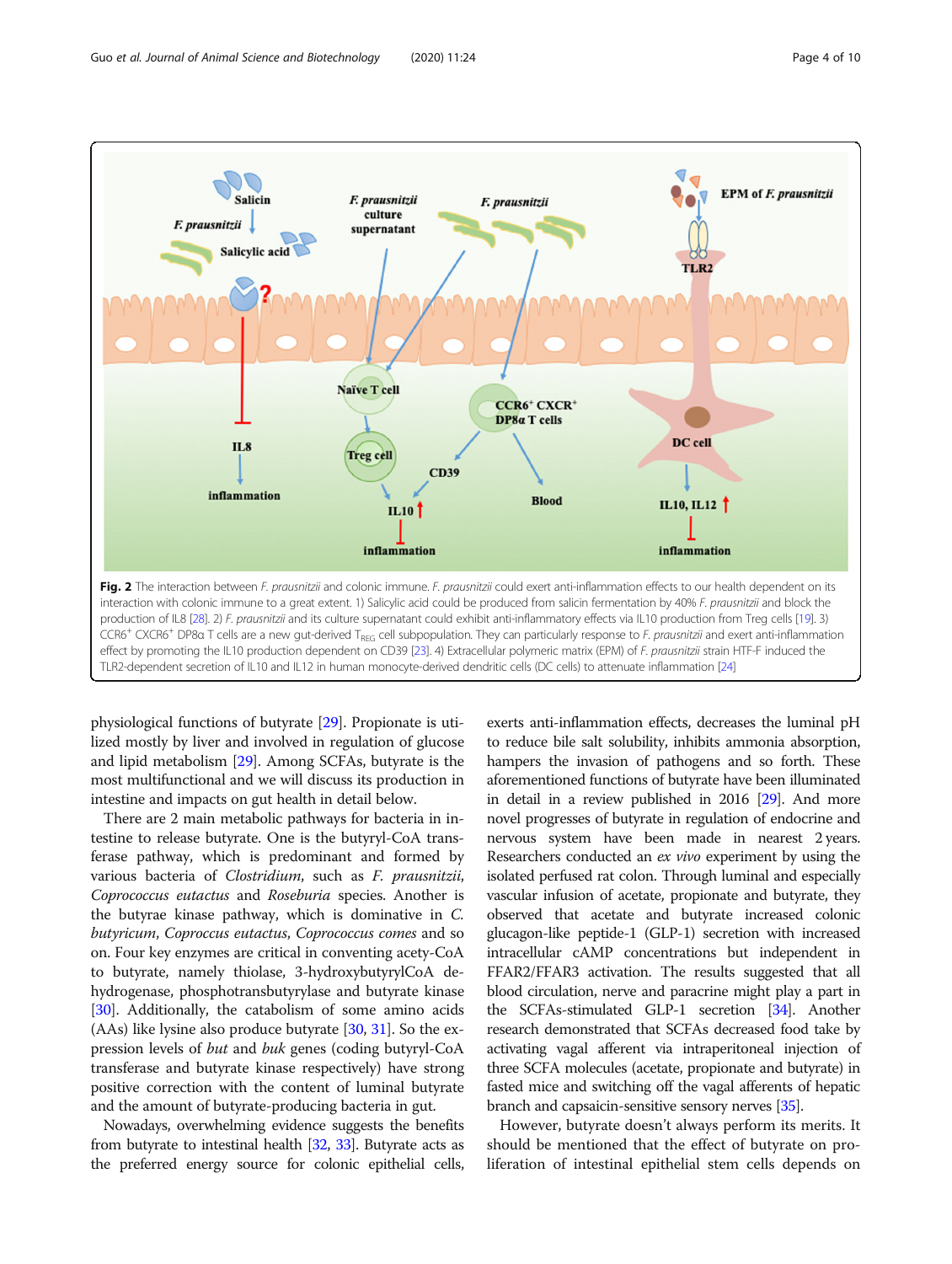the concentration of butyrate. Low-dose butyrate promoted intestinal epithelial proliferation but butyrate at physiologic concentration suppressed proliferation [\[36](#page-8-0)]. Dialectical attitude is necessary to assess the impact of butyrate on body health.

#### Bile acids

Bile acids (BAs) are produced by liver and assist intestine to digest dietary lipid. Meanwhile, BAs play a vital role in regulating metabolic balance and intestinal homeostasis. Several lines of evidence implicate that BAs disorder is related to various diseases, like C. difficile infection, IBD, primary biliary cholangitis and non-alcoholic steatohepatitis [[37\]](#page-8-0). Generally, many Clostridium species are involved in the production of primary and secondary BAs in ileum and colon.

The formation of BAs In our intestine, primary BAs mainly include chenodeoxycholate cholate and their conjugates with taurine and glycine. Secondary BAs mainly consist of lithocholate and deoxycholate, although over 20 different secondary BAs have been detected in adult human feces [\[38\]](#page-8-0). Primary BAs are produced in liver via cholesterol catabolism, deposited as conjugates in gall bladder and released into small intestine after food intake. Conjugated BAs can be deconjugated by ileal bacteria like Bacteroides, Bifidobacterium, Clostridium and Lactobacillus [\[38](#page-8-0)] and then metabolized to secondary BAs by Clostridium and Eubacterium through dehydroxylation in the distal ileum and colon. Nowadays, the Clostridium species including C. scindens, C. hiranonis, C. hylemonae, C. sordelli and so forth, have been reported to secret 7α-Hydroxysteroid dehydroge-nases (7α-HSDHs) [\[38](#page-8-0), [39\]](#page-8-0) (Fig. [1](#page-1-0)). These *Clostridium* species producing primary and secondary BAs play a vital part in improving resistance to C. difficile infection [\[39,](#page-8-0) [40\]](#page-8-0).

Chenodeoxycholate and secondary BAs inhibit C. difficile infection A study conducted in 2013 showed that CamSA, a bile salt analog could block C. difficile spore germination in vitro [\[41](#page-8-0)]. Oral administration of C. scindens, which can produce 7α-HSDHs, could enhance the resistance to *C. difficile* by increasing the content of secondary BAs [\[39](#page-8-0)]. Afterward, accumulating evidence has shown that most primary BAs promoted C. difficile spore germination while chenodeoxycholate and secondary BAs restrained the growth of *C. difficile* vegetative cells  $[40]$  $[40]$ . But why are the effects of BAs on C. difficile spore germination and growth discriminatory obviously? What are the potential mechanisms herein?

Potential mechanism of BAs on C. difficile infection **resistance** The effect of BAs on C. difficile infection resistance may be mediated by their recognition of

intestinal receptors. Farnesoid X Receptor (FXR) recognized BAs and then regulated the synthesis, transport and recycle of BAs to maintain their appropriate concentrations in intestine [[42\]](#page-8-0). Another receptor, G protein coupled bile acid receptor 5 (TGR5) also recognizes BAs [[43\]](#page-8-0). TLR5 exerts anti-inflammation effects through inhibiting the secretion of the proinflammatory cytokines TNF- $\alpha$  and IL12 and inducing NO production to resist monocyte adhesion [[44,](#page-8-0) [45\]](#page-8-0). However, both FXR and TGR5 recognizes primary and secondary BAs while only chenodeoxycholate and secondary BAs restrained the growth of C. difficile vegetative cells. Hence, there may be some undiscovered specific receptors to chenodeoxycholate and secondary BAs.

# Protein and other substances metabolisms of Clostridium species

In general, excess protein and AA fermentation in hindgut is detrimental for our health. Too much ammonia could directly and indirectly damage the intestinal epithelial cells. But there are still some benefits from bacterial protein fermentation, especially Clostridium species. Speaking frankly, protein or AA-fermenting *Clostridium* species are both angels and demons to our health.

AA-fermenting Clostridium species have been divided into five groups according to their AA metabolic patterns. Recent researches have played much attention on the bacterial metabolism of tryptophan (Trp) because its metabolites, like indoleacetic acid and indolepropionic acid (IPA) [[46](#page-8-0), [47](#page-8-0)], exerted surprising effects on body health. Some strains of Clostridium sporogenes and Clostridium cadaveris could convert Trp to IPA, which was verified to reduce the intestinal permeability [\[48,](#page-8-0) [49](#page-8-0)], promote intestinal barrier function via Pregnane X Receptor and Toll-like Receptor 4 pathways [[50\]](#page-8-0) and scavenge reactive oxygen species to prevent Alzheimer's disease [\[48](#page-8-0)]. With ongoing researches, more biologic activities of metabolites from Clostridial protein fermentation are expected.

Except protein and AA, other bioactive substances are also the substrates utilized by Clostridium species. It was verified that Clostridium bifermentans was the predominate bacterium in human feces to produce 1,2 sn-Diacylglycerols (DAGs) through fermenting phosphatidylcholine. The metabolite DAGs were the activators of protein kinase C, which could regulate colonic mucosal proliferation [[51](#page-8-0)]. What's more, species of Clostridium are the main force to utilize phenolics, like flavanones, isoflavones, flavonols and flavan-3-ols [\[52](#page-8-0), [53](#page-8-0)]. Most bioactive metabolites from phenolics metabolism are of great benefit to our health.

#### Pathogenicity of Clostridium species

In spite of many benefits provided by Clostridium species, most anaerobic infections were induced by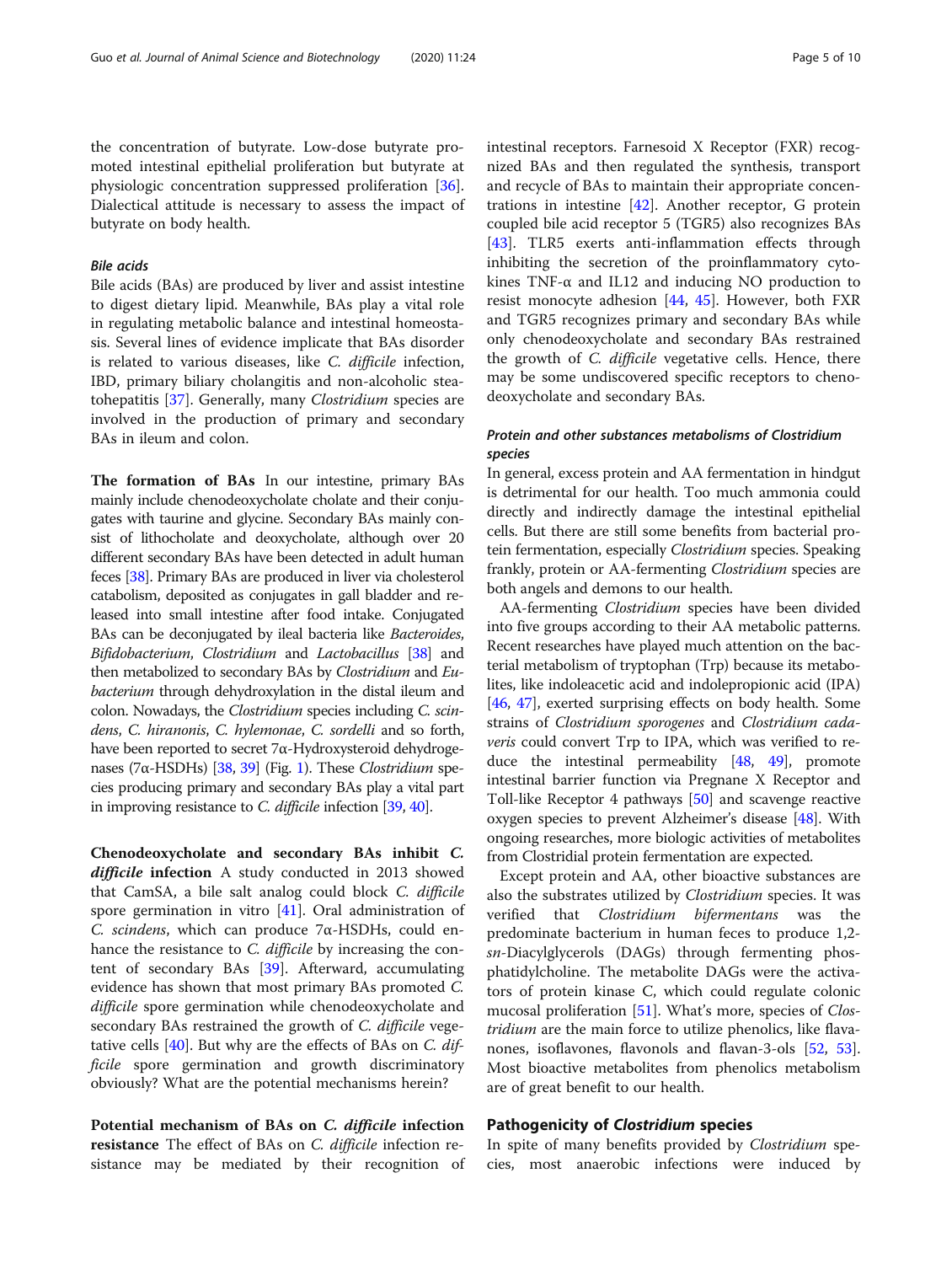Clostridium, like C. perfringens, C. difficile and C. botulinum. Hence, the potential risks should be on guard against carefully. Herein, we will introduce several vital pathogenic Clostridium species and their harms to our health, in order to keep away from potential pathogens when we utilize *Clostridium* species as probiotics.

# C. perfringens

C. perfringens produce 4 typing toxins α, β, ε, ι and are divided into types A to E according to the ability to produce these 4 toxins. Except 4 typing toxins, C. perfringens also produce extra toxins, like C. perfringens enterotoxin and necrotic enteritis B-like toxin. The toxin genes are located in both chromosome and plasmids and C. perfringens can transfer toxin genes via conjugation in most cases [\[10](#page-7-0)]. These toxins possess a variety of biologic activities, like neurotoxicity, hemolytic and enterotoxigenic activity and the major modes of action are pore-forming, ADPribosylating, phospholipase C activity and Ras-Glycosylating. Generally, C. perfringens infection can induce necrotizing enteritis, gas gangrene enterotoxemia, gas gangrene and so on, along with high mortality rate  $[10]$ .

#### C. difficile

C. difficile infection often occurs after antibiotics therapy [[54](#page-8-0)–[56](#page-8-0)]. Antibiotics can eliminate part of commensal bacteria in gut and then the opportunistic C. difficile breeds crazily dues to imbalance between microbiota and intestinal immune system.

C. difficile damages our digestive system, especially colon, via its toxins. C. difficile produces 2 kinds of toxins: toxin A and B, both of which have enterotoxin. And toxin B also has cytotoxin. They can monoglucosylate and inactivate Rho subfamily proteins, then resulting in colitis with diarrhea via inducing polymorphonuclear neutrophils chemotaxis and fluid secretion [[11](#page-7-0), [57](#page-8-0)].

#### Other pathogenic Clostridium species

C. butyricum, C. tertium and C. paraputrificum were proposed associated to necrotizing enterocolitis in preterm neonates [\[58,](#page-8-0) [59\]](#page-9-0). C. butyricum type E was also found to result in intestinal toxemia botulism via botulinum-like toxin secretion [[60](#page-9-0)]. What's more, C. cadaveris could trigger Bacteremia [[61](#page-9-0)]. And C. chauvoei could cause blackleg of ruminant [[62](#page-9-0)].

In consequence, we need pay special attention on all of toxins and other pathogenic factors from unfriendly Clostridium species when we develop novel probiotics from Clostridium species.

# Effects of diets and physiologic state on Clostridium species

As a rule, the efficacy of probiotics usage in disease prevention and animal production are affected by diet and

physiologic state of human and animals. Combined usage of probiotics and prebiotics could multiply the probiotic effects than single usage. Meanwhile, the supplementation of Clostridium spp. may be not appropriate in every stage of life and may only prevent several diseases to some degree. Therefore, The following contents will focus on the effects of diets and physiologic state on Clostridium species, to give us more inspiration for targeted Clostridium application.

#### **Diets**

Clostrdium spp. can be simply classified into two groups: carbohydrate-fermenting and protein-fermenting Clostrdium spp. according to the preference of carbohydrate and protein fermentation. Carbohydrate and protein in diet can powerfully shape the Clostridium patten in gut. Next, we will discuss the effect of dietary carbohydrate, protein and other bioactivators on Clostridium species in gut, in order to choose suitable prebiotics for concomitant use with Clostridium spp..

#### Dietary polysaccharides

Generally, Clostridium prefers dietary carbohydrate, especially non-starch polysaccharides. The alternation of dietary polysaccharides could affect the amount of Clostridium species in gut. For instance, the diets enriched in different fibers, such as inulin, oligofructose, arabinoxylan, guar gum and resistant starch, all of which induced the enrichment of Clostridium cluster IV and XIVa representatives along with changed mucosal energy metabolism [\[63\]](#page-9-0). Additionally, dietary inulin-type fructans and arabinoxylan-oligosaccharides could not only directly promote the growth and reproduction of *Clos*tridium species but also indirectly facilitate the acetate production from bifidobacterial strains fermentation to provide more substrates for Clostridium species to produce butyrate [[26\]](#page-8-0). However, unreasonable doses and impertinent fibers would produce counterproductive results. A study showed that species of *Clostridium* clusters IV and XIVa were decreased in pigs consuming 63% amylose, suggesting that appropriate doses of fibers should be taken into consideration [[64\]](#page-9-0). Moreover, different kinds of fiber exert different impact on Clostridium colonized in different intestinal niches. 1.3% alfalfa added in diets improved the proportion of Clostridium clusters XIVa species in digesta of proximal colon while 1% pure cellulose increased the abundance of Clostrid*ium* clusters XIVa species in distal colonic mucosa [\[65](#page-9-0)]. The possible cause of this phenomenon may be the different physical and chemical properties of these two fibers. More interestingly, some adverse effects emerged in several experiments. 5% soybean hulls added in ration of weaned piglets reduced the proportion of Anaerofilum, norank\_-f\_Ruminococcaceae, and Eubacterium\_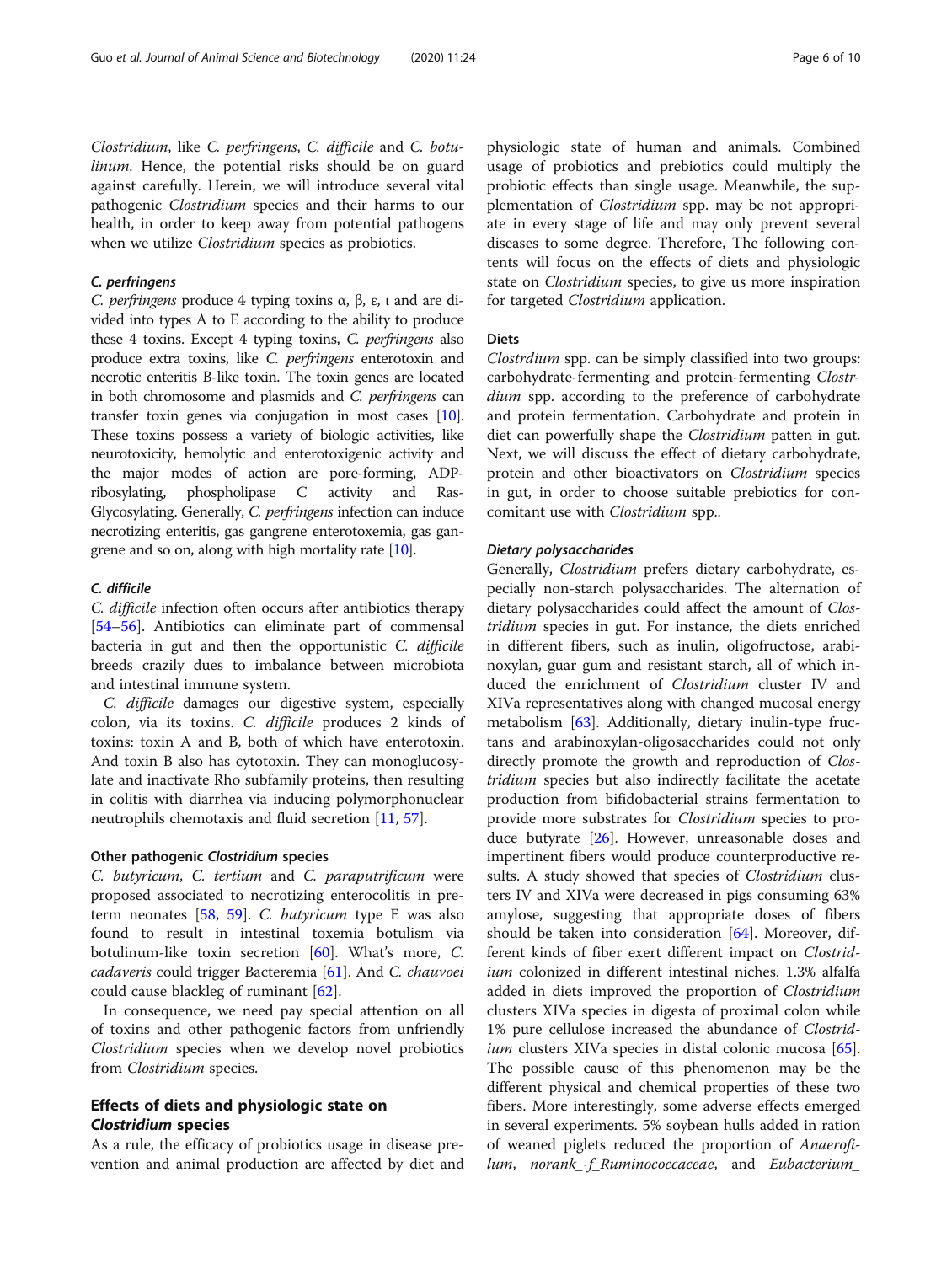*ventriosum\_group* in feces  $[66]$  $[66]$ . It is reasonable to certain degree because of high-content anti-nutritional factors in soybean hulls and turbulent intestinal environment of piglet under weaning stress, though soybean hulls has higher total non-starch polysaccharides than sameweight corn bran and wheat bran.

As a whole, the benefits of dietary polysaccharides on abundance of Clostridium species depend on the type, dose of fibers and growth stage of animals or human.

# Other nutrients and bioactivators

Fecal Clostridium Cluster IV and XIVa species were reported decreasing in highly digestible casein and the less digestible, fiber-rich soybean meal [[67](#page-9-0), [68\]](#page-9-0). Besides, low-level protein diet applied in finishing pigs (from 16% to 13% crude protein) induced decrement of the proportion of Clostridium \_sensu\_stricto\_1 in ileum (from 44.76% to 19.92%) while the abundance of Clostridium \_sensu\_stricto\_ 1 in colon increased (from 6.86% to 19.00%) along with the protein concentration reduction [\[69\]](#page-9-0). Herein, Clostridium \_sensu\_stricto\_1 refers to the Clostridium cluster I. The change of their proportion in colon is strange and possibly dues to the high proportion of unidentified bacteria on genus level (42.67% and 50.66% in 2 groups respectively).

Part of polyphenols can be degraded by some Clostridium species and the polyphenol content in diet also affect the abundance of Clostridium species in turn. Supplementations of polyphenol-rich grape pomace concentrate  $(60 \text{ g/kg})$  and grape seed extract  $(7.2 \text{ g/kg})$  in the diet of broiler chicks decreased the proportion of Clostridium species in ileal digesta while higher proportion of Clostridium species were found in cecal digesta [\[70](#page-9-0)]. The inmost mechanism behind the opposite results in different intestinal segment is needed to explore with more efforts. In addition, trehalose, as a kind of food additive in our life, enhanced the virulence of a C. difficile epidemic ribotype strain [\[71](#page-9-0)], suggesting that our lifestyle plays an outstanding role in alteration of Clostridium species pattern in our gut.

# Physiologic state of body

Except diets, the physiologic state of body conspicuously affects the abundance of Clostridium species in gut. Diseases can induce a collapse of the intestinal microbial community structure, including Clostridium species.

When mice were infected by Salmonella typhimurium, the dysbiosis of intestinal microbiota would emerge quickly [[72](#page-9-0)]. Then the bacteria of Clostridia were decreased with decrement of butyrate and increment of lactate, which was utilized by S. typhimurium to enhance its invasion [\[73](#page-9-0)]. Fructose-Asparagine is another vital nutrient for S. typhimurium to exert pro-inflammation effects and *S. typhimur*ium competed for it with *Clostridium* species. The successful invasion and proliferation of S. typhimurium in gut meant that Clostridium species were defeated with lower abundance in gut [\[74](#page-9-0)]. The count of *Clostridium* clusters III, IV, and XIVa also reduced in intestinal failure [[8](#page-7-0)]. Further, Roseburia hominis and F. prausnitzii were decreased in ulcerative colitis patients [\[71](#page-9-0)]. But in allergic sensitization, eczema, or asthma, there was higher abundance of Clostridiaceae along with increased Bacteroidaceae and Enterobacteriaceae [\[75\]](#page-9-0). Therefore, we should take the physiologic state of body into consideration when we prevent or treat different diseases with Clostridium species.

# Potentiality and challenges of Clostridium species as probiotics

## **Potentiality**

On the basis of the above analyses, the advantages of Clostridium as potential probiotics are concluded below. Firstly, Clostridium species are the commensal bacteria in the gut of animals and human. They are affable to human and animals and can't trigger strong intestinal immune response. Secondly, most Clostridium species can sporulate and successfully resist on stressful environments. Thirdly, Clostridium species, especially Clostridium cluster XIVa and IV species, can exert antiinflammation effects and maintain the intestinal health via their components and metabolites, especially butyrate. Hence, Clostridium species as probiotics has a broad prospect in the future.

However, despite that, there are still some challenges in application of *Clostridium* species to improve health of human and animals.

# Challenges

#### Safety

Recombination and insertion of botulinum neurotoxin complex genes were discovered in some C. botulinum and C. butyricum type E strains [\[76\]](#page-9-0). Toxins plasmids of C. perfringens were discovered in other commensal bacteria in gut [\[10\]](#page-7-0). So Clostridium species must be detected strictly through safety assessment of probiotic strains. Toxin genes should be excluded to avoid vertical and horizontal transmission of virulence factors. Except that, antibiotics resistance genes should be taken into consideration conventionally. Furthermore, carbohydrate-fermentating Clostridium is preferred to avoid possible harmful effects of protein or AA fermentation.

# **Efficiency**

Nowadays, the whole area of probiotics development is full of uncertainty [[77](#page-9-0)]. Most probiotic trials have limitations because of their poor methodologic quality [\[78](#page-9-0)]. And the effects of some probiotics are uneven and vary in individuals. A scientist even proposed that development of one-size-fits-all probiotic was unpractical [\[79](#page-9-0)]. As for Clostridium species, there are at least five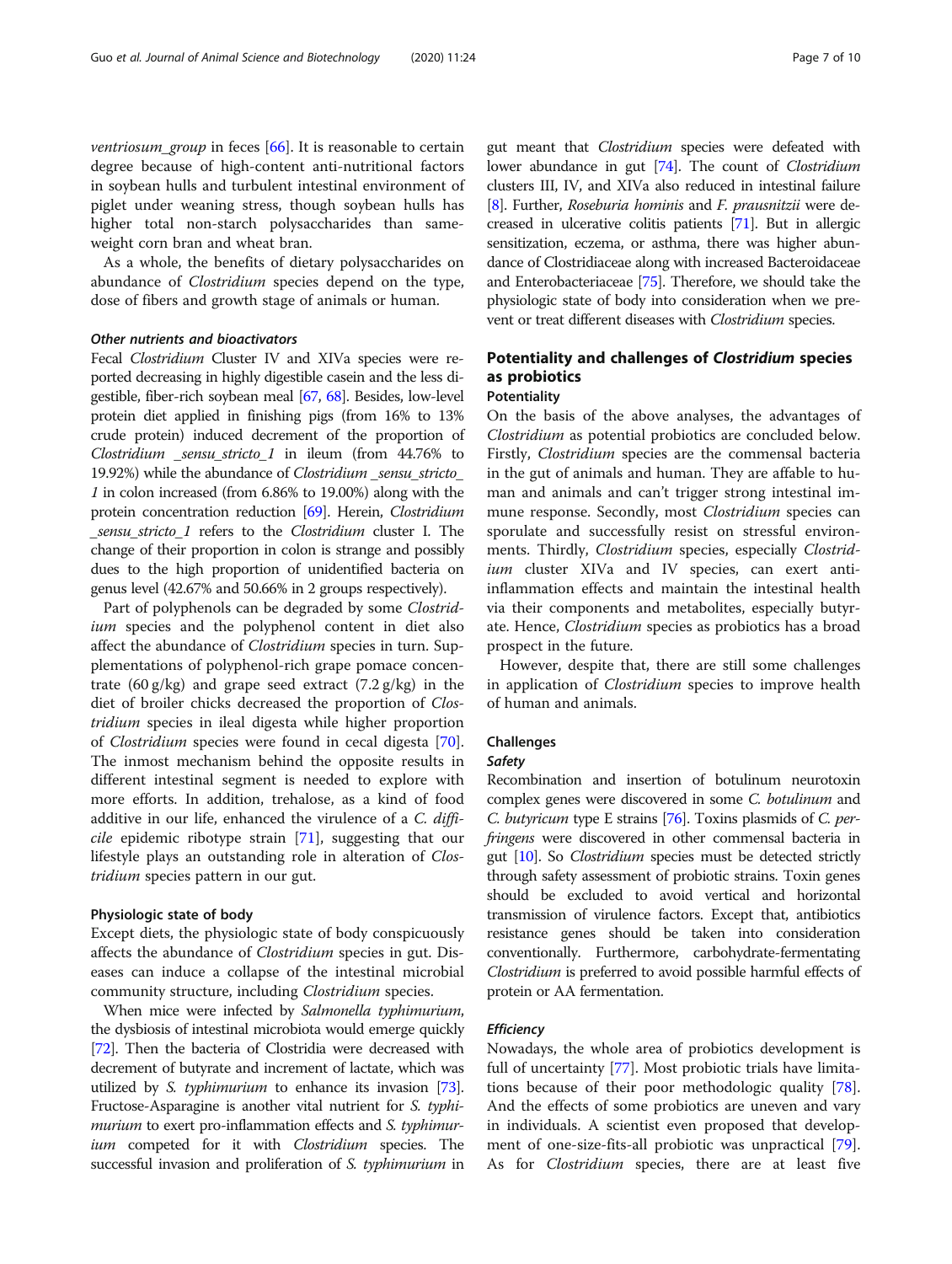<span id="page-7-0"></span>challenges in improving their efficiencies in medical interference and animal husbandry.

Firstly, powerful adhesion in intestinal surface is vital to hold everlasting and consistent benefits, so it is wise to select the Clostridium strains which possess high adhesion ability as candidates. Secondly, give priority to sporeforming Clostridium species, which have strong stressresistant ability. We should try our best to improve the total spore count in vitro and germination rate in vivo. But until now, most studies involved in how Clostridium spp. sporulate and germinate prefered to C. difficile and C. perfringens and many key questions still remain unanswered. Meanwhile, C. difficile only have 25% homologs of spore coat proteins in Bacillus subtilis, whose spore biology is well-studied [[80\]](#page-9-0). Therefore it is urgent to uncover the underlying mechanisms of Clostridium spp. sporulation and germination with more in-depth studies. Thirdly, advocate combined utilization of different Clostridium strains or Clostridium spp. and other probiotics or prebiotics, such as combination of Clostridium spp. and Bifidobacterium spp. (cross-feeding) or combination of Clostridium spp. and dietary fiber (the preferred nutrients for Clostridium spp.) [[81](#page-9-0), [82](#page-9-0)]. This strategy tallys with the idea of microbial ecosystems therapeutics, which utilizes a mixture of defined bacteria or core microbiome to treat diseases [[83](#page-9-0)]. Several researches with this strategy obtained positive results in some experiments and clinic trials, although more large-scale trials are required to confirm its efficiency [\[84,](#page-9-0) [85\]](#page-9-0). Forthly, seriously consider the individual differences, like dietary habit, age, physiologic state, previous microbial community and growth stage of animals, in order to improve applicability of Clostridium species. A study showed that the increment of Clostridum spp. in gut could maintain the "lean" phenotype of human or animals via inhibiting the expression of lipid absorption-related genes [[86](#page-9-0)]. So it may be wiser to apply Clostridium spp. in improving the gut health of young or breeding animals, rather than animal production performance. Lastly, take specie and strain-specificity into consideration. The probiotic effects vary among different species and strains of Clostridium. Hence, we should evaluate them case by case.

All in all, the future of *Clostridium* species developed as probiotics is hopeful but tortuous.

#### Conclusion

Clostridium species, as the outstanding representative of intestinal commensal bacteria, possess potent probiotic characteristics for intestinal homeostasis. In spite of some risks like toxins release and some challenges in application, Clostridium species still have a rosiness future as a member of probiotic family. And more valid researches will accelerate the development and achievement of *Clostridium* species as probiotics in the future.

#### Abbreviations

7α-HSDHs: 7α-Hydroxysteroid dehydrogenases; AAs: Amino acids; C. butyricum: Clostridium butyricum; C. difficile: Clostridium difficile; C. perfringens: Clostridium perfringens; DAG: 1,2-sn-Diacylglycerols; EPM: Extracellular polymeric matrix; FXR: Farnesoid X Receptor; GLP-1: Glucagon-like peptide-1; IBD: Inflammatory bowel disease; IPA: Indolepropionic acid; SCFAs: Short-chain fatty acids; TGR5: G protein coupled bile acid receptor 5; Trp: Tryptophan

#### Acknowledgements

Not applicable.

#### Authors' contributions

The review was mainly designed by PLH and XM. The manuscript was mainly written by PTG, and edited by KZ, XM and PLH. All the authors have read and approved the final manuscript.

#### Funding

This study was supported by the National Key R&D Program of China (2018YFD0500601 and 2017YFD0500501), the National Natural Science Foundation of China (31930106, 31829004 and 31722054), the Beijing Nova Programme Interdisciplinary Cooperation Project (xxjc201804), the 111 Project (B16044), and the Developmental Fund for Animal Science by Shenzhen Jinxinnong Feed Co., Ltd.

#### Availability of data and materials

The data were shown in the main manuscript and available to readers.

#### Ethics approval and consent to participate

Not applicable.

#### Consent for publication

Not applicable.

#### Competing interests

The authors declare that they have no competing interests.

#### Received: 18 June 2019 Accepted: 11 November 2019 Published online: 20 February 2020

#### References

- 1. Amitay EL, Krilaviciute A, Brenner H. Systematic review: gut microbiota in fecal samples and detection of colorectal neoplasms. Gut Microbes. 2018;9:293–307.
- 2. Arnoldini M, Cremer J, Hwa T. Bacterial growth, flow, and mixing shape human gut microbiota density and composition. Gut Microbes. 2018;9:559–66.
- 3. Flemer B, Herlihy M, O'Riordain M, Shanahan F, O'Toole PW. Tumourassociated and non-tumour-associated microbiota: addendum. Gut Microbes. 2018;9:369–73.
- 4. Gomes AC, Hoffmann C, Mota JF. The human gut microbiota: metabolism and perspective in obesity. Gut Microbes. 2018;9:308–25.
- 5. Nagano Y, Itoh K, Honda K. The induction of Treg cells by gut-indigenous Clostridium. Curr Opin Immunol. 2012;24:392–7.
- 6. Momose Y, Maruyama A, Iwasaki T, Miyamoto Y, Itoh K. 16S rRNA gene sequence-based analysis of clostridia related to conversion of germfree mice to the normal state. J Appl Microbiol. 2009;107:2088–97.
- 7. Shah R, Cope JL, Nagy-Szakal D, Dowd S, Versalovic J, Hollister EB, et al. Composition and function of the pediatric colonic mucosal microbiome in untreated patients with ulcerative colitis. Gut Microbes. 2016;7:384–96.
- 8. Till H, Castellani C, Moissl-Eichinger C, Gorkiewicz G, Singer G. Disruptions of the intestinal microbiome in necrotizing enterocolitis, short bowel syndrome, and Hirschsprung's associated enterocolitis. Front Microbiol. 2015;6:1154.
- 9. Atarashi K, Tanoue T, Oshima K, Suda W, Nagano Y, Nishikawa H, et al. Treg induction by a rationally selected mixture of clostridia strains from the human microbiota. Nature. 2013;500:232–6.
- 10. Li J, Adams V, Bannam TL, Miyamoto K, Garcia JP, Uzal FA, et al. Toxin plasmids of Clostridium perfringens. Microbiol Mol Biol Rev. 2013;77:208–33. 11. Songer JG. Clostridia as agents of zoonotic disease. Vet Microbiol. 2010;140:
- 399–404. 12. Gomes AC, Hoffmann C, Mota JF. The human gut microbiota: metabolism
- and perspective in obesity. Gut Microbes. 2018;9:308–25.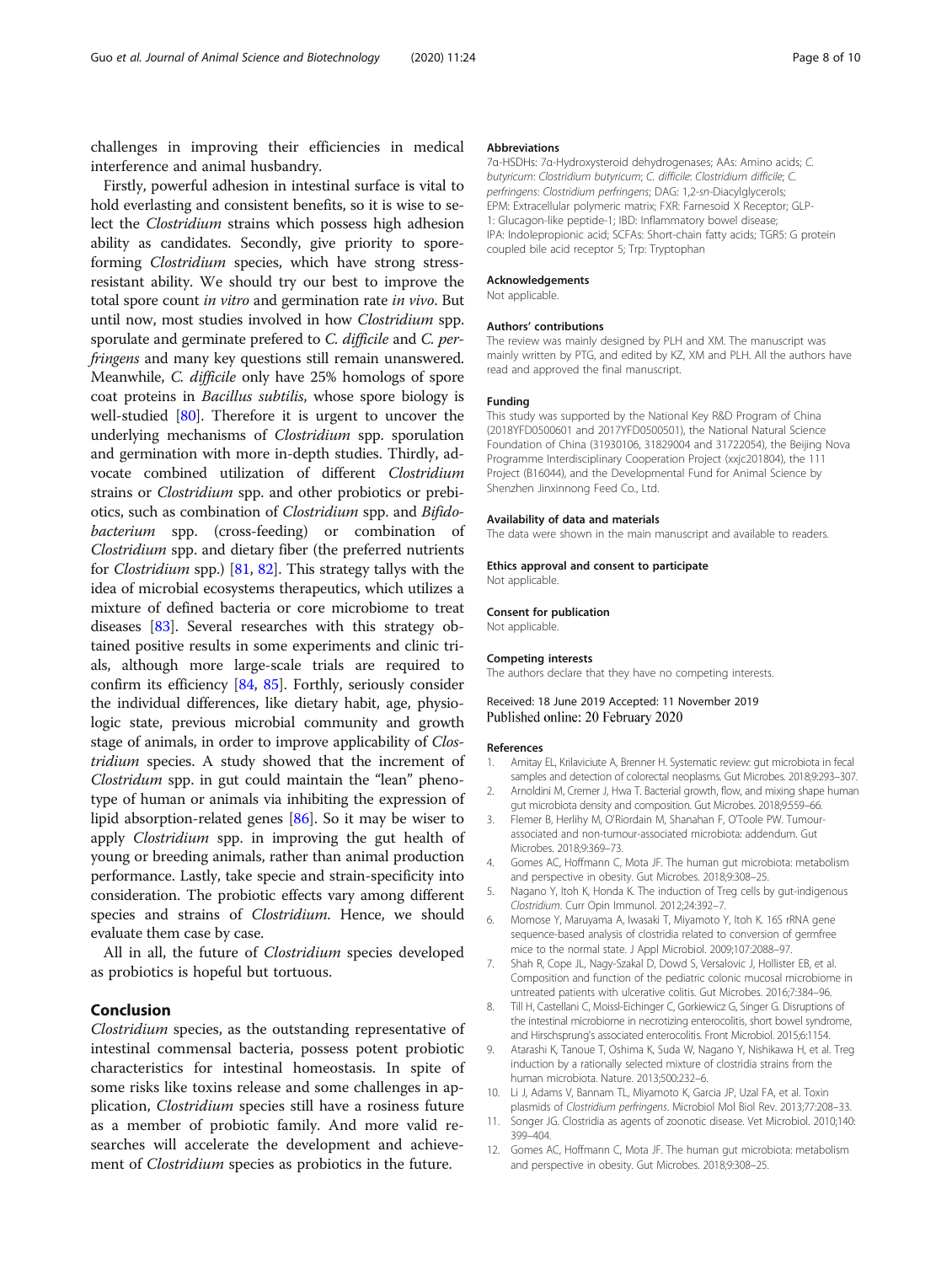- <span id="page-8-0"></span>13. Albenberg LG, Wu GD. Diet and the intestinal microbiome: associations, functions, and implications for health and disease. Gastroenterology. 2014; 146:1564–72.
- 14. Alipour MJ, Jalanka J, Pessa-Morikawa T, Kokkonen T, Satokari R, Hynonen U, et al. The composition of the perinatal intestinal microbiota in cattle. Sci Rep. 2018;8:10437.
- 15. Sato R, Tanaka M. Intestinal distribution and intraluminal localization of orally administered Clostridium butyricum in rats. Microbiol Immunol. 1997; 41:665–71.
- 16. Hachisuka Y, Suzuki I, Morikawa K, Maeda S. The effect of oxidationreduction potential on spore germination, outgrowth, and vegetative growth of Clostridium tetani, Clostridium butyricum, and Bacillus subtilis. Microbiol Immunol. 1982;26:803–11.
- 17. Sinji K, Tomoyuki N, Yoshitaka N, Yoshimi B, Tai U, Kazuo K, et al. Effect of oxygen on the growth of Clostridium butyricum (type species of the genus Clostridium), and the distribution of enzymes for oxygen and for active oxygen species in clostridia. J Ferment Bioeng. 1998;86:368–72.
- 18. Khan MT, Duncan SH, Stams AJM, van Dijl JM, Flint HJ, Harmsen HJM. The gut anaerobe Faecalibacterium prausnitzii uses an extracellular electron shuttle to grow at oxic–anoxic interphases. ISME J. 2012;6:1578–85.
- 19. Umesaki Y, Setoyama H, Matsumoto S, Imaoka A, Itoh K. Differential roles of segmented filamentous bacteria and clostridia in development of the intestinal immune system. Infect Immun. 1999;67:3504–11.
- 20. Pan X, Wu T, Zhang L, Song Z, Tang H, Zhao Z. In vitro evaluation on adherence and antimicrobial properties of a candidate probiotic Clostridium butyricum CB2 for farmed fish. J Appl Microbiol. 2008;105:1623–9.
- 21. Sokol H, Pigneur B, Watterlot L, Lakhdari O, Bermúdez-Humarán LG, Gratadoux J-J, et al. Faecalibacterium prausnitzii is an anti-inflammatory commensal bacterium identified by gut microbiota analysis of Crohn disease patients. Proc Natl Acad Sci. 2008;105:16731–6.
- 22. Martin R, Chain F, Miquel S, Lu J, Gratadoux J-J, Sokol H, et al. The commensal bacterium Faecalibacterium prausnitzii is protective in DNBSinduced chronic moderate and severe colitis models. Inflamm Bowel Dis. 2014;20:417–30.
- 23. Kiely CJ, Pavli P, O'Brien CL. The role of inflammation in temporal shifts in the inflammatory bowel disease mucosal microbiome. Gut Microbes. 2018;9: 477–85.
- 24. Richard ML, Liguori G, Lamas B, Brandi G, da Costa G, Hoffmann TW, et al. Mucosa-associated microbiota dysbiosis in colitis associated cancer. Gut Microbes. 2018;9:131–42.
- 25. Atarashi K, Tanoue T, Shima T, Imaoka A, Kuwahara T, Momose Y, et al. Induction of colonic regulatory T cells by indigenous Clostridium species. Science. 2011;331:337–41.
- 26. Godefroy E, Alameddine J, Montassier E, Mathé J, Desfrançois-Noël J, Marec N, et al. Expression of CCR6 and CXCR6 by gut-derived CD4/CD8α Tregulatory cells, which are decreased in blood samples from patients with inflammatory bowel diseases. Gastroenterology. 2018;155:1205–17.
- 27. Tong X, Xu J, Lian F, Yu X, Zhao Y, Xu L, et al. Structural alteration of gut microbiota during the amelioration of human type 2 diabetes with hyperlipidemia by metformin and a traditional Chinese herbal formula: a multicenter, randomized, open label clinical trial. MBio. 2018;9:1068.
- 28. Miquel S, Leclerc M, Martin R, Chain F, Lenoir M, Raguideau S, et al. Identification of metabolic signatures linked to anti-inflammatory effects of Faecalibacterium prausnitzii. MBio. 2015;6:e00300–15.
- 29. Riviere A, Selak M, Lantin D, Leroy F, De Vuyst L. Bifidobacteria and butyrateproducing colon bacteria: importance and strategies for their stimulation in the human gut. Front Microbiol. 2016;7:1175–221.
- 30. Luo H, Yang R, Zhao Y, Wang Z, Liu Z, Huang M, et al. Recent advances and strategies in process and strain engineering for the production of butyric acid by microbial fermentation. Bioresour Technol. 2018;253:343–54.
- 31. O'Keefe SJD. Diet, microorganisms and their metabolites, and colon cancer. Nat Rev Gastroenterol Hepatol. 2016;13:691–706.
- 32. Liu H, Wang J, He T, Becker S, Zhang G, Li D, et al. Butyrate: a double-edged sword for health? Adv Nutr. 2018;9:21–9.
- 33. Huang C, Song P, Fan P, Hou C, Thacker P, Ma X. Dietary sodium butyrate decreases Postweaning diarrhea by modulating intestinal permeability and changing the bacterial communities in weaned piglets. J Nutr. 2015;145: 2774–80.
- 34. Christiansen CB, Gabe MBN, Svendsen B, Dragsted LO, Rosenkilde MM, Holst JJ. The impact of short-chain fatty acids on GLP-1 and PYY secretion from

the isolated perfused rat colon. Am J Physiol Gastrointest Liver Physiol. 2018;315:G53–65.

- 35. Goswami C, Iwasaki Y, Yada T. Short-chain fatty acids suppress food intake by activating vagal afferent. J Nutr Biochem. 2018;57:130–5.
- 36. Kaiko GE, Ryu SH, Koues OI, Collins PL, Solnica-Krezel L, Pearce EJ, et al. The colonic crypt protects stem cells from microbiota-derived metabolites. Cell. 2016;165:1708–20.
- 37. Hegyi P, Maléth J, Walters JR, Hofmann AF, Keely SJ. Guts and gall: bile acids in regulation of intestinal epithelial function in health and disease. Physiol Rev. 2018;98:1983–2023.
- Gérard P. Metabolism of cholesterol and bile acids by the gut microbiota. Pathogens. 2014;3:14–24.
- 39. Buffie CG, Bucci V, Stein RR, McKenney PT, Ling L, Gobourne A, et al. Precision microbiome reconstitution restores bile acid mediated resistance to Clostridium difficile. Nature. 2014;517:205–8.
- 40. Shen A. A gut odyssey: the impact of the microbiota on Clostridium difficile spore formation and germination. PLoS Pathog. 2015;11:e1005157.
- 41. Howerton A, Patra M, Abel-Santos E. A new strategy for the prevention of Clostridium difficile infection. J Infect Dis. 2013;207:1498–504.
- 42. Bashan A, Gibson TE, Friedman J, Carey VJ, Weiss ST, Hohmann EL, et al. Universality of human microbial dynamics. Nature. 2016;534:259–62.
- 43. Makki K, Deehan EC, Walter J, Bäckhed F. The impact of dietary fiber on gut microbiota in host health and disease. Cell Host Microbe. 2018; 23:705–15.
- 44. Högenauer K, Arista L, Schmiedeberg N, Werner G, Jaksche H, Bouhelal R, et al. G-protein-coupled bile acid receptor 1 (GPBAR1, TGR5) agonists reduce the production of proinflammatory cytokines and stabilize the alternative macrophage phenotype. J Med Chem. 2014;57:10343–54.
- 45. Catry E, Bindels LB, Tailleux A, Lestavel S, Neyrinck AM, Goossens J-F, et al. Targeting the gut microbiota with inulin-type fructans: preclinical demonstration of a novel approach in the management of endothelial dysfunction. Gut. 2018;67:271–83
- 46. Whitehead TR, Price NP, Drake HL, Cotta MA. Catabolic pathway for the production of skatole and indoleacetic acid by the acetogen Clostridium drakei, Clostridium scatologenes, and swine manure. Appl Environ Microbiol. 2008;74:1950–3.
- 47. Dickert S, Pierik AJ, Buckel W. Molecular characterization of phenyllactate dehydratase and its initiator from Clostridium sporogenes. Mol Microbiol. 2002;44:49–60.31.
- 48. Li H. (R)-Indolelactyl-CoA dehydratase, the key enzyme of tryptophan reduction to indolepropionate in Clostridium sporogenes: Philipps-Universität Marburg; 2014.
- 49. Ma N, Guo P, Zhang J, He T, Kim SW, Zhang G, et al. Nutrients mediate intestinal bacteria-mucosal immune crosstalk. Front Immunol. 2018;9:5.
- 50. Venkatesh M, Mukherjee S, Wang H, Li H, Sun K, Benechet AP, et al. Symbiotic bacterial metabolites regulate gastrointestinal barrier function via the xenobiotic sensor PXR and toll-like receptor 4. Immunity. 2014;41:296–310.
- 51. Vulevic J, McCartney AL, Gee JM, Johnson IT, GIBSON GR. Microbial species involved in production of 1,2-sn-diacylglycerol and effects of phosphatidylcholine on human fecal microbiota. Appl Environ Microbiol. 2004;70:5659–66.
- 52. Yokoyama S-I, Oshima K, Nomura I, Hattori M, Suzuki T. Complete genomic sequence of the O-Desmethylangolensin-producing bacterium Clostridium rRNA cluster XIVa strain SY8519, isolated from adult human intestine. J Bacteriol. 2011;193:5568–9.
- 53. Selma MV, Espin JC, Tomas-Barberan FA. Interaction between phenolics and gut microbiota: role in human health. J Agric Food Chem. 2009;57: 6485–501.
- 54. Markey L, Shaban L, Green ER, Lemon KP, Mecsas J, Kumamoto CA. Precolonization with the commensal fungus Candida albicans reduces murine susceptibility to Clostridium difficile infection. Gut Microbes. 2018;9:497–509.
- 55. Sokol H, Jegou S, McQuitty C, Straub M, Leducq V, Landman C, et al. Specificities of the intestinal microbiota in patients with inflammatory bowel disease and Clostridium difficile infection. Gut Microbes. 2018;9:55–60.
- 56. Zackular JP, Skaar EP. The role of zinc and nutritional immunity in Clostridium difficile infection. Gut Microbes. 2018;9:469–76.
- 57. Anjuwon-Foster BR, Tamayo R. Phase variation of Clostridium difficile virulence factors. Gut Microbes. 2018;9:76–83.
- 58. Azcarate-Peril MA, Foster DM, Cadenas MB, Stone MR, Jacobi SK, Stauffer SH, et al. Acute necrotizing enterocolitis of preterm piglets is